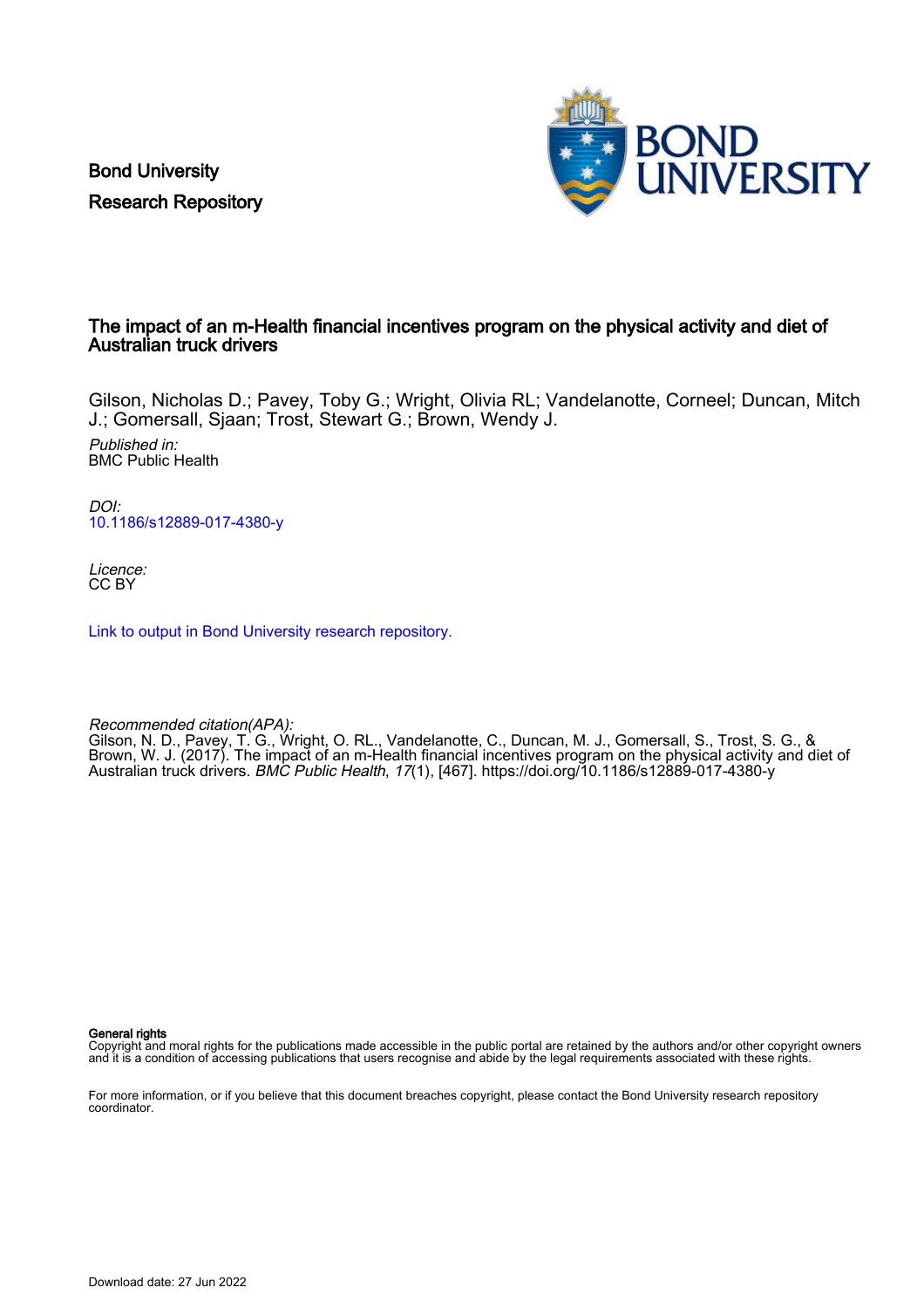# **RESEARCH ARTICLE Example 2014 12:30 The Community Community Community Community Community Community Community**



# The impact of an m-Health financial incentives program on the physical activity and diet of Australian truck drivers

Nicholas D. Gilson<sup>1</sup>, Toby G Pavey<sup>2</sup>, Olivia RL Wright<sup>1</sup>, Corneel Vandelanotte<sup>3[\\*](http://orcid.org/0000-0002-4445-8094)</sup>. Mitch J Duncan<sup>4</sup> , Sjaan Gomersall<sup>1</sup>, Stewart G. Trost<sup>2</sup> and Wendy J. Brown<sup>1</sup>

## Abstract

Background: Chronic diseases are high in truck drivers and have been linked to work routines that promote inactivity and poor diets. This feasibility study examined the extent to which an m-Health financial incentives program facilitated physical activity and healthy dietary choices in Australian truck drivers.

**Methods:** Nineteen men (mean [SD] age = 47.5 [9.8] years; BMI = 31.2 [4.6] kg/m<sup>2</sup>) completed the 20-week program, and used an activity tracker and smartphone application (Jawbone UP™) to regulate small positive changes in occupational physical activity, and fruit, vegetable, saturated fat and processed/refined sugar food/ beverage choices. Measures (baseline, end-program, 2-months follow-up; April–December 2014) were accelerometer-determined proportions of work time spent physically active, and a workday dietary questionnaire. Statistical (repeated measures ANOVA) and thematic (interviews) analyses assessed program impact.

Results: Non-significant increases in the mean proportions of work time spent physically active were found at endprogram and follow-up (+1%; 7 mins/day). Fruit ( $p = 0.023$ ) and vegetable ( $p = 0.024$ ) consumption significantly increased by one serve/day at end-program. Non-significant improvements in saturated fat (5%) and processed/ refined sugar (1%) food/beverage choices were found at end-program and follow-up. Overall, 65% ( $n = 11$ ) of drivers demonstrated positive changes in physical activity, and at least one dietary choice (e.g. saturated fat) at follow-up. Drivers found the financial incentives component of the program to be a less effective facilitator of change than the activity tracker and smartphone application, although this technology was easier to use for monitoring of physical activity than healthy dietary choices.

**Conclusions:** Not all drivers benefitted from the program. However, positive changes for different health behaviours were observed in the majority of participants. Outcomes from this feasibility study inform future intervention development for studies with larger samples.

Trial registration: [ANZCTR12616001513404](http://www.anzctr.org.au/ACTRN12616001513404.aspx). Registered November 2nd, 2016 (retrospectively registered).

Keywords: Physical activity, Diet, Small changes, m-Health intervention, Financial incentives, Truck drivers

\* Correspondence: [c.vandelanotte@cqu.edu.au](mailto:c.vandelanotte@cqu.edu.au) <sup>3</sup>

<sup>3</sup>Central Queensland University, School for Health, Medical and Social Science, Rockhampton, Australia

Full list of author information is available at the end of the article



© The Author(s). 2017 **Open Access** This article is distributed under the terms of the Creative Commons Attribution 4.0 International License [\(http://creativecommons.org/licenses/by/4.0/](http://creativecommons.org/licenses/by/4.0/)), which permits unrestricted use, distribution, and reproduction in any medium, provided you give appropriate credit to the original author(s) and the source, provide a link to the Creative Commons license, and indicate if changes were made. The Creative Commons Public Domain Dedication waiver [\(http://creativecommons.org/publicdomain/zero/1.0/](http://creativecommons.org/publicdomain/zero/1.0/)) applies to the data made available in this article, unless otherwise stated.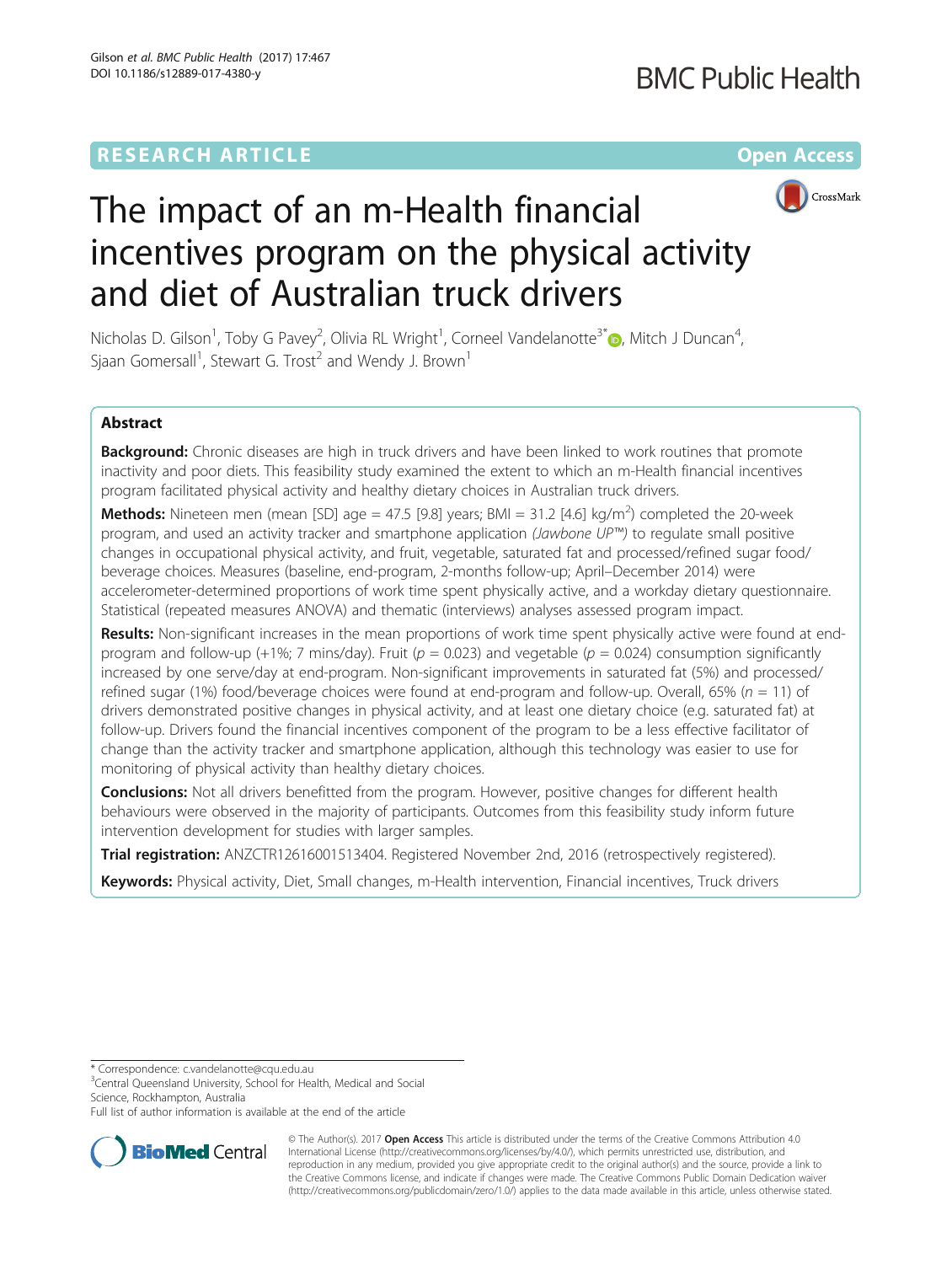#### Background

The truck driving industry makes major contributions to the global economy and jobs market. In Australia alone, the road transport industry contributed \$73.1 billion to the national economy in 2013; reflecting trends elsewhere in the world, a 75% growth in Australian road freight is estimated over the next 20 years, with the need for 20,800 new drivers between 2013 and 2018 [\[1](#page-10-0)].

Set against the context of significant financial and employment contributions, and established links between poor health, fatigue, and road accidents, [\[2\]](#page-10-0) it is cause for concern that truck drivers are an older, male dominated occupational group, characterised by a high incidence of chronic disease risk factors and conditions [[3](#page-10-0), [4\]](#page-10-0). Studies from the Americas [[5](#page-10-0), [6\]](#page-10-0) and Europe [\[7](#page-10-0), [8](#page-10-0)] have found long haul truck drivers to be highly susceptible to cardiovascular disease, type 2 diabetes and obesity. Our data with 44 local delivery and long haul Australian drivers (mean age 48 years) showed that although most rated their general health as good-to-excellent (73%), the majority were obese (68%) and had a high waist circumference (97%). The prevalence of systolic and diastolic hypertension was 63% and 49% respectively, and close to half (45%) were on prescribed medication or had a chronic medical condition [\[9](#page-10-0)].

High levels of physical inactivity and a diet high in saturated fat and processed, refined sugar are key factors underpinning the poor health status so evident in truck drivers. In a damning indictment of the industry, experts have compared truck driving to working in an 'active living and healthy diet desert' [[3](#page-10-0)]. This is where long hours spent sitting, tight delivery deadlines, and unsupportive physical environments and work cultures restrict the time and opportunity for drivers to effectively manage energy balance through regular physical activity and healthy dietary options.

Health problems and poor lifestyle behaviours are widely recognised as being endemic to the transport industry. It is surprising therefore that only three published intervention studies have targeted physical activity and dietary improvements in truck drivers. In the first of these, researchers used lifestyle counselling to encourage physical activity and dietary changes in Finnish long distance drivers ( $n = 55$ ) [\[10](#page-10-0)]. Beyond changes in weight, the study findings reported no physical activity or dietary outcomes. An individualised weight loss strategy was also the focus of the second study, whereby researchers administered a 12-week education and telephone coaching intervention to increase exercise and healthy eating in obese long distance drivers from the United States  $(n = 12)$  [[11\]](#page-11-0). Self-reported pre-post increases in physical activity were non-significant and variable (median  $= +137$ ) [IQR 369] minutes/week), but there was a decrease in saturated fat intake (median difference of -21 g). The

third and final study trialled a multi-component (self-monitoring, computer training and motivational interviewing) weight loss competition targeting exercise and dietary habits in different types of drivers (national line haul, heavy haul and regional) from the United States [\[12\]](#page-11-0). Six months post-baseline, and relative to a control ( $n = 223$ ), drivers in the intervention group ( $n = 229$ ), demonstrated significant, but small increases in self-reported fruit and vegetable consumption (mean difference of 0.7 serves/day), and days of the week spent doing 30 min of moderate-to-vigorous physical activity (0.7 days/week).

Recognising this very limited evidence base and the urgent need to test scalable, practical and cost-effective intervention approaches for future industry adoption and translation, we developed a mobile-health (m-Health) financial incentives program to help truck drivers selfmonitor and regulate work time physical activity and workday healthy dietary choices. The program, termed Shifting Gears, was tested with Queensland-based truck drivers in 2013–14 as part of the State Government's Healthier Happier Workplaces initiative, and adopted an ecological, small change approach to target behaviours. This type of approach has been found to be effective and sustainable for promoting healthy lifestyles and combating energy imbalance, [[13](#page-11-0), [14\]](#page-11-0) and is arguably well suited to truck driving given the time pressures, delivery deadlines and long working hours inherent in the industry.

Following on from our short report on baseline chronic disease risks, and process evaluation of smartphone use, [[9\]](#page-10-0) the present feasibility study reports on the main intervention outcomes for those drivers who completed the program. Consequently, the study aimed to 1) evaluate the extent to which the program facilitated changes in objectively measured work time physical activity and selfreported healthy dietary choices, and 2) qualitatively explore driver and depot manager experiences, insights and viewpoints following program completion.

#### Methods

The study used a multi-method, pre-post, and followup design. Through existing industry contacts with two large Australian haulage companies, we sought to recruit 60 Queensland-based truck drivers from a Brisbane local delivery ( $n = 100$ ) and long-haul ( $n = 60$ ) depot; our target sample size was based on availability of resources for feasibility testing, with all drivers within each company alerted to the study. Interested drivers provided informed consent to participate, and were recruited through 'toolbox' talks, the distribution of information sheets, and individual follow-up by depot managers and Union representatives. University ethics approval was attained prior to study commencement (Approval Number 2013000750).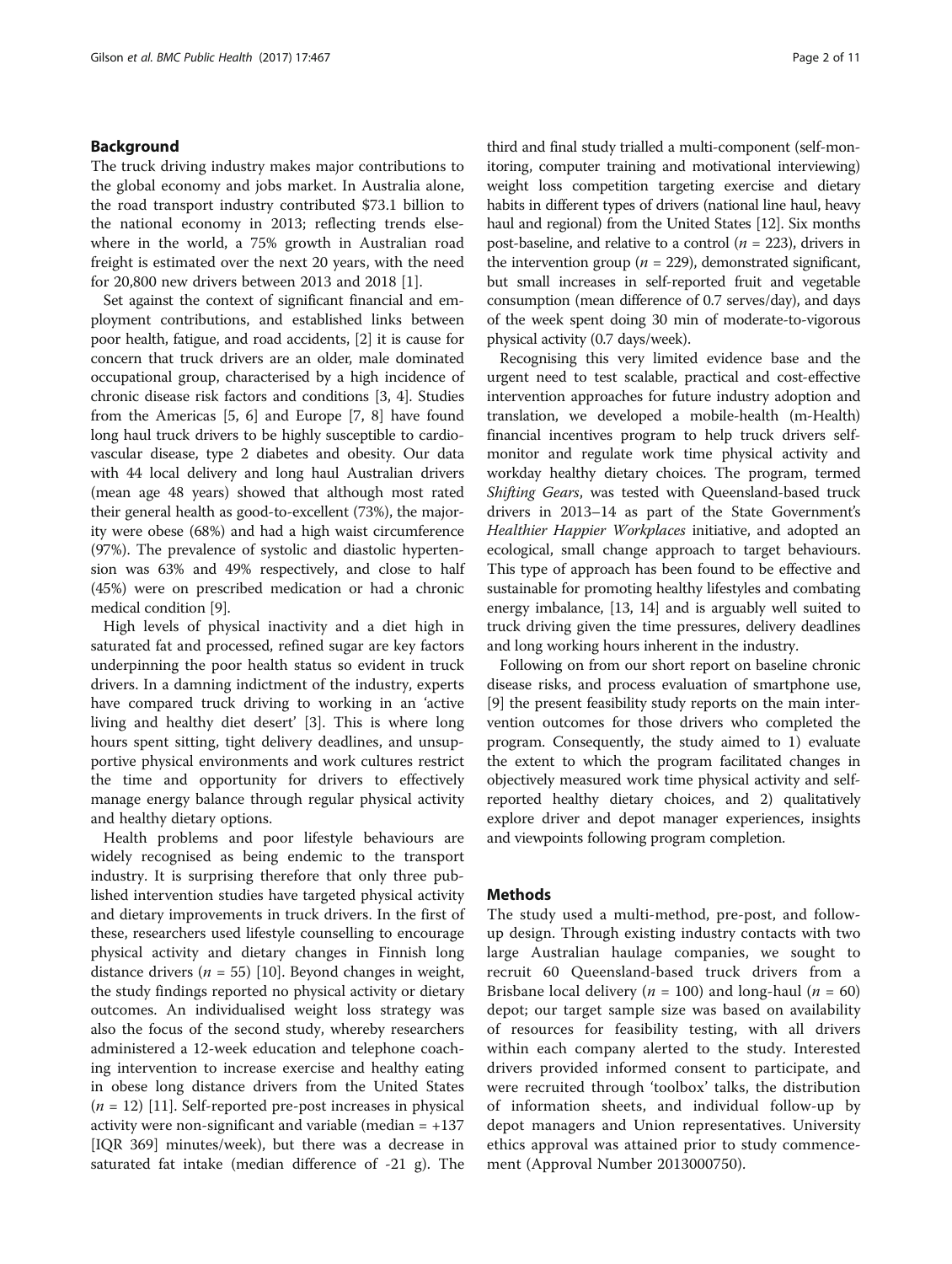The intervention program (20 weeks between June– October 2014) sought to encourage increases in physical activity during driving breaks. Strategies for healthy dietary choices focused on encouraging drivers to increase workday fruit and vegetable intake, and replace foods and beverages high in saturated fat and processed, refined sugar, with lower or reduced fat and sugar options. For this feasibility study, we purposely did not engage in an overt, resource intensive educational approach, or prescribe the attainment of specific behavioural thresholds (e.g. a minimum number of daily steps). Rather we adopted a participatory, 'light touch' process where the drivers worked with us to share knowledge and evolve the types of small changes they considered achievable. To facilitate this process, drivers met with researchers at the depot in groups of three or four. At this briefing, we discussed, identified and mapped where positive physical activity and dietary choices could be integrated into the daily shift routine. Examples that emerged from this process included; moving rather than sitting when completing paperwork; taking a walk at a roadside rest stop, or when waiting for the truck to be loaded/unloaded at a delivery point; choosing water, rather than a soft drink, or fruit rather than chocolate or crisps during a service station break; preparing a packed lunch with fresh food, rather than buying fried food at the depot or on the road. Drivers noted their targeted small changes in a resource pack (reviewed by drivers with the researcher at the initial group briefing), and generated an action plan and personalised 'menu' of physical activity and healthy dietary choices for implementation across the 20-week program.

The resource pack also contained a brief introductory section describing the benefits of making small regular physical activity and healthy dietary choices, as well as user guides for an activity tracker, smartphone application, and financial incentives program. The activity tracker (provided free of charge) was the Jawbone UP, and as a supplement to the user guide, drivers were shown how to use this wrist-worn device, and the associated smartphone application (UP) to self-regulate changes following monitoring of a typical week's behaviours. The Jawbone UP has been shown to have modest-to-strong agreement with accelerometer measured daily step counts, and is well-suited for participant self-monitoring in behaviour change interventions [\[15\]](#page-11-0). The linked financial incentives program was designed to encourage drivers to sustain engagement with the intervention and the *Jawbone UP*, by frequently logging physical activity (synchronising the activity tracker and smartphone application to upload step counts) and healthy dietary choices (manual entry or scanning a barcode).

As Table 1 describes, drivers accumulated points and received a reward relative to the number of weekly physical activity goals attained and healthy dietary choices logged, with the aim of progressing through five phases we termed Gear Shifts. To calculate points, researchers

| Gear Shift 1<br><b>ORODI - OOOO</b>                                                                                                                  | Starting to roll with some healthy choices        | 20 points = $$30$    |  |  |
|------------------------------------------------------------------------------------------------------------------------------------------------------|---------------------------------------------------|----------------------|--|--|
| Gear Shift 2<br>$[00] + [000]$                                                                                                                       | Picking up speed with more healthy choices        | 50 points = $$50$    |  |  |
| Gear Shift 3<br><b>OMOIO FOLOR</b>                                                                                                                   | Accelerating away from unhealthy choices          | 100 points = $$80$   |  |  |
| Gear Shift 4<br>$\bullet$ $\bullet$ $\bullet$ $\bullet$ $\bullet$ $\bullet$ $\bullet$                                                                | Cruising with healthy choices becoming a habit    | 170 points = $$120$  |  |  |
| Gear Shift 5                                                                                                                                         | In for the long haul with regular healthy choices | $200$ points = \$200 |  |  |
| ts scheme                                                                                                                                            |                                                   |                      |  |  |
| s each week drivers achieved self-selected step goals (e.g. 1000 steps/day above a typical count established in the first week of the intervention). |                                                   |                      |  |  |

Table 1 Gear Shift phases and points scheme for the incentives program

Poir

|                       | Days each week drivers achieved self-selected step goals (e.g. 1000 steps/day above a typical count established in the first week of the intervention).       |                                      |
|-----------------------|---------------------------------------------------------------------------------------------------------------------------------------------------------------|--------------------------------------|
| 1 day $= 2$ points    | $3 \text{ days} = 5 \text{ points}$                                                                                                                           | $5 \text{ days} = 10 \text{ points}$ |
|                       | Number of healthy dietary choices each week (e.g. wraps, grilled meat, sushi, salads, vegetables, fruit, nuts, water, tea, diet soft drinks or low fat milk). |                                      |
| 5 choices $=$ 1 point | 10 choices $=$ 3 points                                                                                                                                       | 15 choices $=$ 5 points              |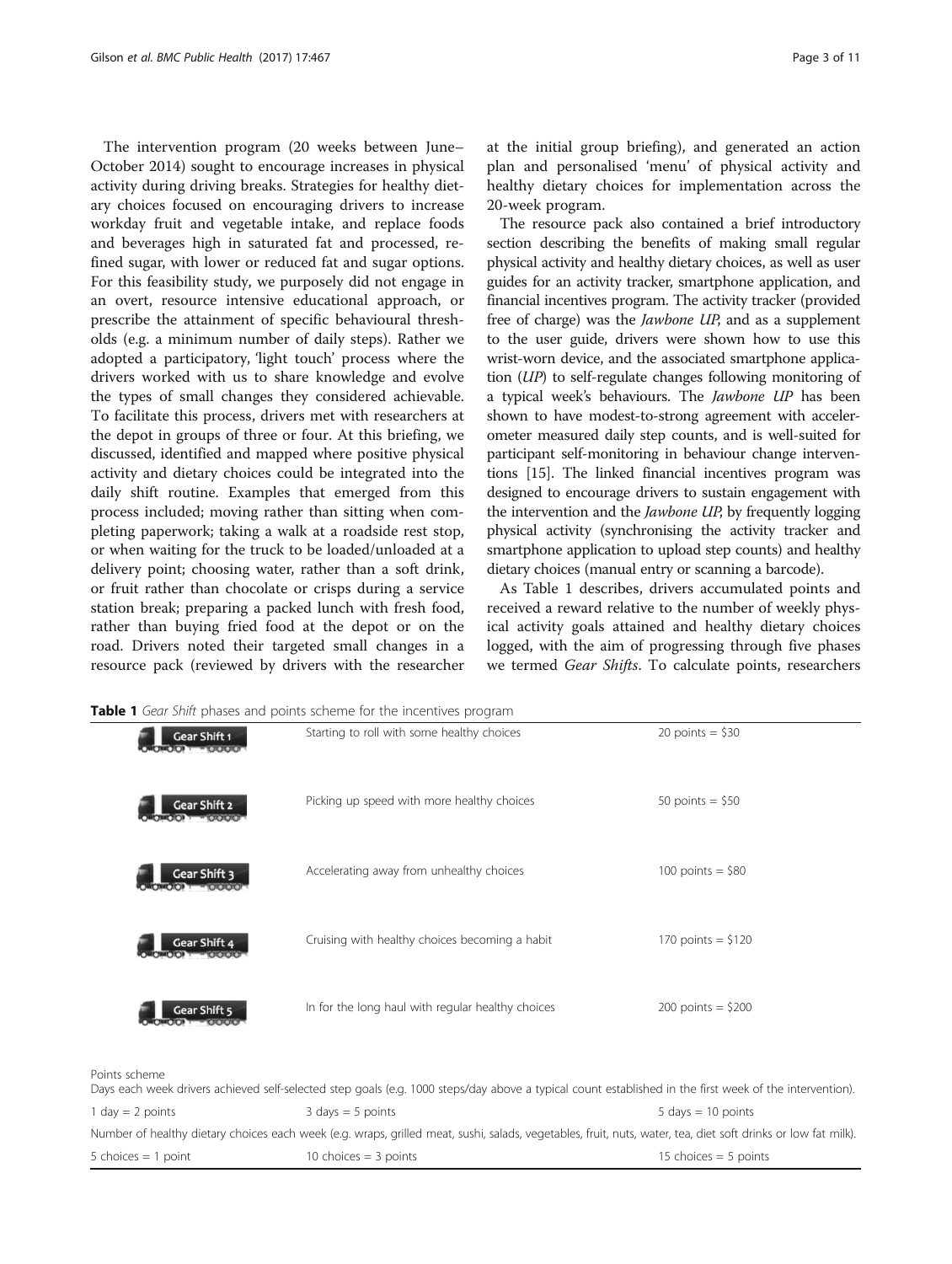received permission and password-protected details from drivers to access UP accounts and review log history. This function summarised the number of daily step count goals achieved each week, while researchers visually tracked each day's logs to identify healthy dietary choices from a generic list of healthy meals (e.g. fresh food instead of deep fried food), snacks (e.g. fruit instead of chocolate) and beverages (e.g. water instead of energy drinks).

Using driver log data a research assistant provided individualised feedback and guidance on progress through Gear Shifts every 4 weeks. At 20 weeks, drivers were notified of their total points score and monetary reward (i.e. Gear Shift 5; 200 accumulated points; \$200 voucher). Researcher support and feedback were then withdrawn, and drivers encouraged to continue monitoring and self-regulating physical activity and healthy dietary choices using the Jawbone UP (which they were able to keep following study completion).

Impact measures were administered at baseline (prior to driver briefings), 20 weeks on from the week each driver began implementing physical activity and dietary changes (program-end), and then again at 2-months follow-up. At these points, drivers completed a standard demographic and lifestyle survey, a battery of physical measures (height, weight, waist circumference and blood pressure), physical activity assessment, and a dietary behaviour questionnaire.

For physical activity assessment, drivers wore a GENEActiv wrist accelerometer (Activinsights Ltd., Cambridgeshire, UK) for one working week, 24 h/day (30 Hz sampling rate). This device is a tri-axial,  $\pm$  6 g seismic acceleration sensor, which is small (36x30x12 cm), lightweight (16 g), and waterproof. Using these accelerometer data, we then used a random forest activity classifier, in combination with recorded weekly shift patterns, to calculate the proportions of time drivers spent walking or running, during work time, non-work time on work days (24 h – work time), and on non-work days (24 h). As secondary outcomes of interest, the classifier was also used to assesses the proportions of sedentary (lying [sleeping] or sitting quietly) and stationary + (sitting with upper limb movement [driving] or standing) time during these periods. We have previously reported on the development and accuracy of the classifier, and highlight the prediction benefits of using this approach where the use of traditional 'cut point' methods are likely to misclassify sitting and driving as light/moderate intensity physical activity, compared to an algorithm that is trained to recognise arm movement in the absence of ambulation [\[16\]](#page-11-0).

For dietary assessment, we used a brief questionnaire containing validated items measuring the number of work day fruit and vegetable serves eaten each day (two items), and the frequency of intake (never, monthly,

weekly or daily) of specific types of foods (11 items; e.g. 'how often did you eat hot chips, French fries, wedges or fried potatoes') and beverages (18 items; e.g. 'how often did you drink full-sugar fizzy soft drinks) [[17](#page-11-0)]. Responses for food and beverage items were scored on a scale from zero (3 or more times/work day) to nine (never) - with healthy items reverse scored - then grouped to calculate a composite saturated fat (0–90) and sugar (0–68) index score (higher values indicating lower saturated fat and sugar consumption).

At end-program, we interviewed drivers and a depot manager, to capture program experiences, insights and viewpoints. Individual interviews were conducted at depots for around 20 min, recorded for analyses and identification of quotes, and adopted a semi-structured format based on the following key questions:

- In your experience, what barriers tend to limit physical activity and healthy dietary choices in drivers?
- Did the *Shifting Gears* program help you (or the drivers) become more physically active, and/or choose healthier dietary choices?
- Specifically, what did you (or the drivers), think about the activity tracker/smartphone application and the financial incentives program?
- Moving forward, what do you think the industry should be doing to encourage better driver health?

Minimal inclusion criteria for statistical analyses were 24-h accelerometer data, for at least three workdays and a non-workday, and completed dietary behaviour questionnaires, at baseline, end-program and follow-up. Data were combined for local delivery and long-haul drivers given the small number of completers in the latter group  $(n = 4)$ . The proportions of accelerometer estimated time spent walking or running were also combined, and for ease of reference termed 'physical activity' in that drivers spent very little time running (on average less than 0.1% of their day). Descriptive statistics were calculated for demographics and physical measures at baseline, and for accelerometer data and dietary choices at baseline, end-program and follow-up. Repeated measures ANOVA was used to assess within driver changes  $(p < 0.05)$  in 1) the proportions of work time and nonwork time spent physically active (and time spent sedentary and stationary+); 2) daily fruit and vegetable serves; 3) saturated fat and sugar index scores. Consistent with recognised guidelines for qualitative data analyses, [[18](#page-11-0)] members of our research team (NDG, TGP) independently reviewed interview data, and then discussed the range of driver responses to agree on emergent themes and illustrative quotes relative to key questions.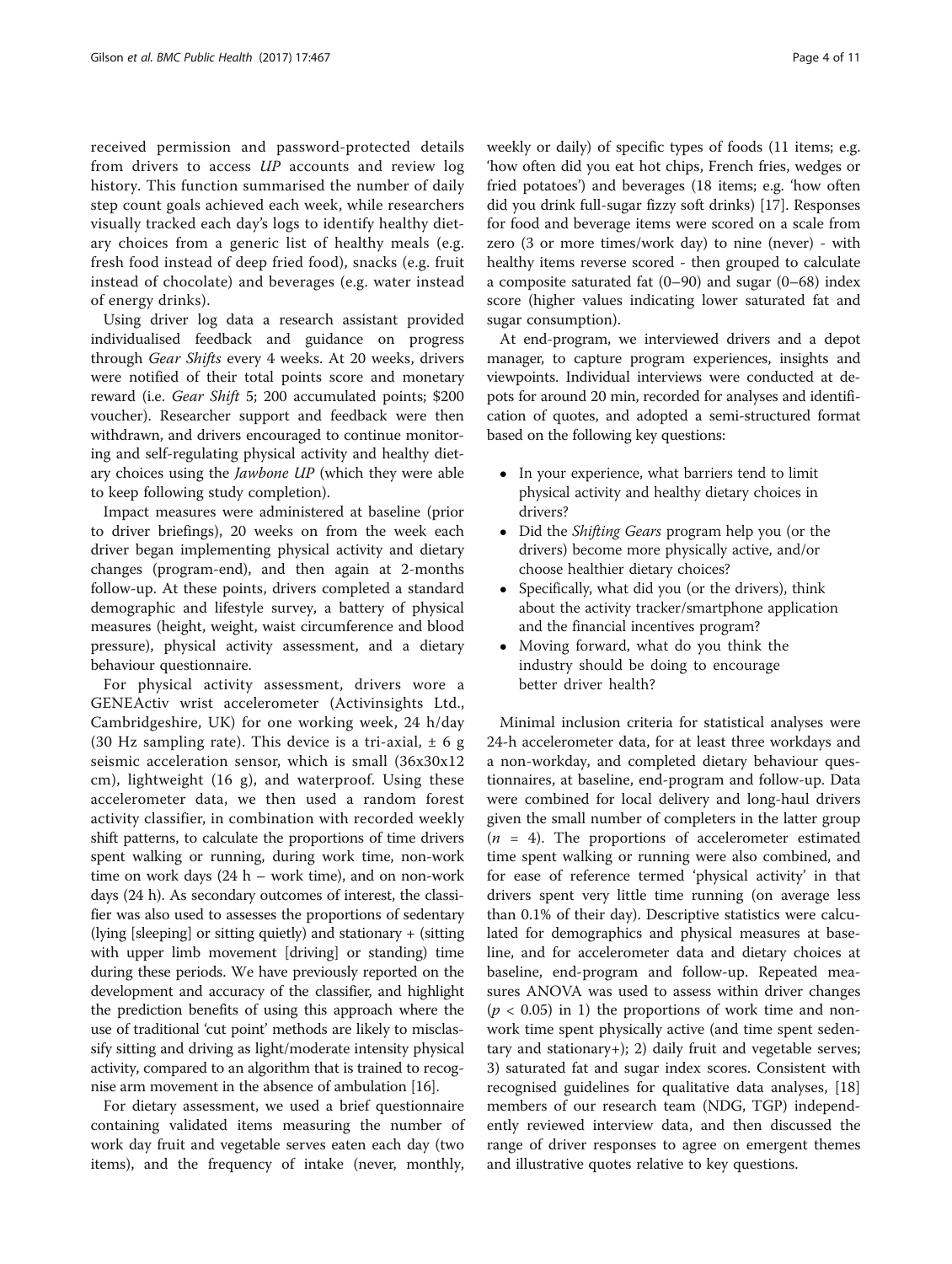#### <span id="page-5-0"></span>Results

A total of 44 drivers (34 local delivery and 10 long haul) provided informed consent to participate in the study (28% of drivers at both companies  $[n = 160]$ , and a 73% recruitment rate relative to our target sample  $[n = 60]$ ). The baseline characteristics of these drivers, along with attrition rates and reasons for dropout are described elsewhere [[9\]](#page-10-0). In brief, from this number, 26 drivers started the program, and 19 drivers (15 local delivery and four long haul; 44% of the recruited sample) completed the 20 weeks.

Table 2 displays the demographic and physical characteristics of completers. These drivers were all men, who tended to be middle-aged and obese full-time or casual workers, mostly educated to diploma level. Around

Table 2 Baseline demographic characteristics and physical measures ( $n = 19$ )

| Age; mean (SD)                          | 44.4 (10) years |
|-----------------------------------------|-----------------|
| Driver Type                             |                 |
| Local delivery                          | 15 (79%)        |
| Long-haul                               | 4 (11%)         |
| Work Status                             |                 |
| Full-time                               | 9(47%)          |
| Casual                                  | 10 (53%)        |
| Qualifications                          |                 |
| Year 10                                 | 1(6%)           |
| Year 12                                 | 6 (29%)         |
| Technical or trade cert.                | 2 (12%)         |
| Diploma                                 | 6 (29%)         |
| Bachelor degree                         | 3 (18%)         |
| Graduate Cert                           | 1(6%)           |
| Smoking Status                          |                 |
| Never smoked                            | 9 (47%)         |
| Past smoker                             | 4 (21%)         |
| Current smoker                          | 6 (32%)         |
| Alcohol Status                          |                 |
| Meeting daily guidelines (≤2 units/day) | 13 (68%)        |
| At risk (>2 units/day)                  | 6 (32%)         |
| Self-reported Health Status             |                 |
| Fair                                    | 4 (24%)         |
| Good                                    | 8 (41%)         |
| Very good                               | 7 (35%)         |
| Physical measures; mean (SD)            |                 |
| BMI ( $kg/m2$ )                         | 31.2 (4.6)      |
| Waist circumference (cm)                | 109 (10)        |
| Systolic BP (mm Hg)                     | 142 (12)        |
| Diastolic BP (mm Hg)                    | 87 (11)         |

SD standard deviation, BP blood pressure; all data are  $n$  (%) unless

otherwise indicated

three-quarters did not smoke, met daily alcohol guidelines (≤2 units/day), and self-reported their health to be good or very good.

All 19 drivers met inclusion criteria for accelerometer analyses; data were collected for an average of four workdays and two non-workdays at each measurement time point. There were no significant differences in mean work wear time at baseline (10.7 [SD 2.1] hours), end intervention (10.9 [SD 2.0] hours) and follow-up (11.5 [SD 1.7] hours). Over a 24-h monitoring period at baseline, accelerometer data from the random forest classifier indicated that drivers were significantly more sedentary on nonwork (14.7 [SD 2.1] hours/day) compared to workdays (10.3 [SD 1.5] hours/day;  $p = 0.000$ ); no differences were observed in time spent physically active on these days (non-work and workday =  $1.7$  [0.6] hours/day).

Table 3 presents the proportions of time at baseline, endprogram and follow-up, spent in physical activity, sedentary and stationary + categories, during work time, and non-

Table 3 Accelerometer data (proportions of time spent in physical activity, sedentary and stationary + categories;  $n = 19$ ) and workday dietary choices ( $n = 17$ ) at baseline, end-program and follow-up

|                                               | Baseline | End-program | Follow-up |  |  |
|-----------------------------------------------|----------|-------------|-----------|--|--|
| Accelerometers (%)                            |          |             |           |  |  |
| Work time                                     |          |             |           |  |  |
| Physical activity                             | 9(3)     | 10(5)       | 10(5)     |  |  |
| Sedentary                                     | 23 (16)  | 17(6)       | 14(5)     |  |  |
| Stationary+                                   | 68 (16)  | 73 (7)      | 76(7)     |  |  |
| Workday non-work time (24 h – work time)      |          |             |           |  |  |
| Physical activity                             | 5(3)     | 6(3)        | 5(3)      |  |  |
| Sedentary <sup>1</sup>                        | 63 (15)  | 68 (9)      | 72(8)     |  |  |
| Stationary $+^2$                              | 32(13)   | 26(7)       | 23(7)     |  |  |
| Non-workday (24 h)                            |          |             |           |  |  |
| Physical activity                             | 7(2)     | 8(3)        | 7(3)      |  |  |
| Sedentary                                     | 62(8)    | 65(9)       | 66 (9)    |  |  |
| Stationary+                                   | 31(7)    | 29(8)       | 29(8)     |  |  |
| Workday dietary scores                        |          |             |           |  |  |
| Mean (SD) fruit serves/day <sup>3</sup>       | 4 (1)    | 5(1)        | 4(1)      |  |  |
| 2+ fruit serves/day (%)                       | 100      | 100         | 100       |  |  |
| Mean (SD) veg. Serves/day <sup>4</sup>        | 4(2)     | 5(2)        | 4(2)      |  |  |
| 6+ veg serves/day (%)                         | 29       | 41          | 24        |  |  |
| Mean (SD) saturated fat score<br>$(0 - 90)$   | 50(9)    | 56 (12)     | 56 (13)   |  |  |
| Mean (SD) processed sugar score<br>$(0 - 69)$ | 42 (7)   | 43 (6)      | 43 (7)    |  |  |

SD standard deviation

Workday non-work time: <sup>1</sup>Sedentary baseline vs follow-up ( $p = 0.007$ );<br><sup>2</sup>Stationary Librogline vs and program (p = 0.027) and follow up (p < <sup>2</sup>Stationary + baseline vs end-program ( $p = 0.037$ ) and follow-up ( $p < 0.033$ ) Fruit and veg serves/day: Baseline vs end-program<sup>3</sup> ( $p = 0.023$ ) and  $^{4}(p = 0.024)$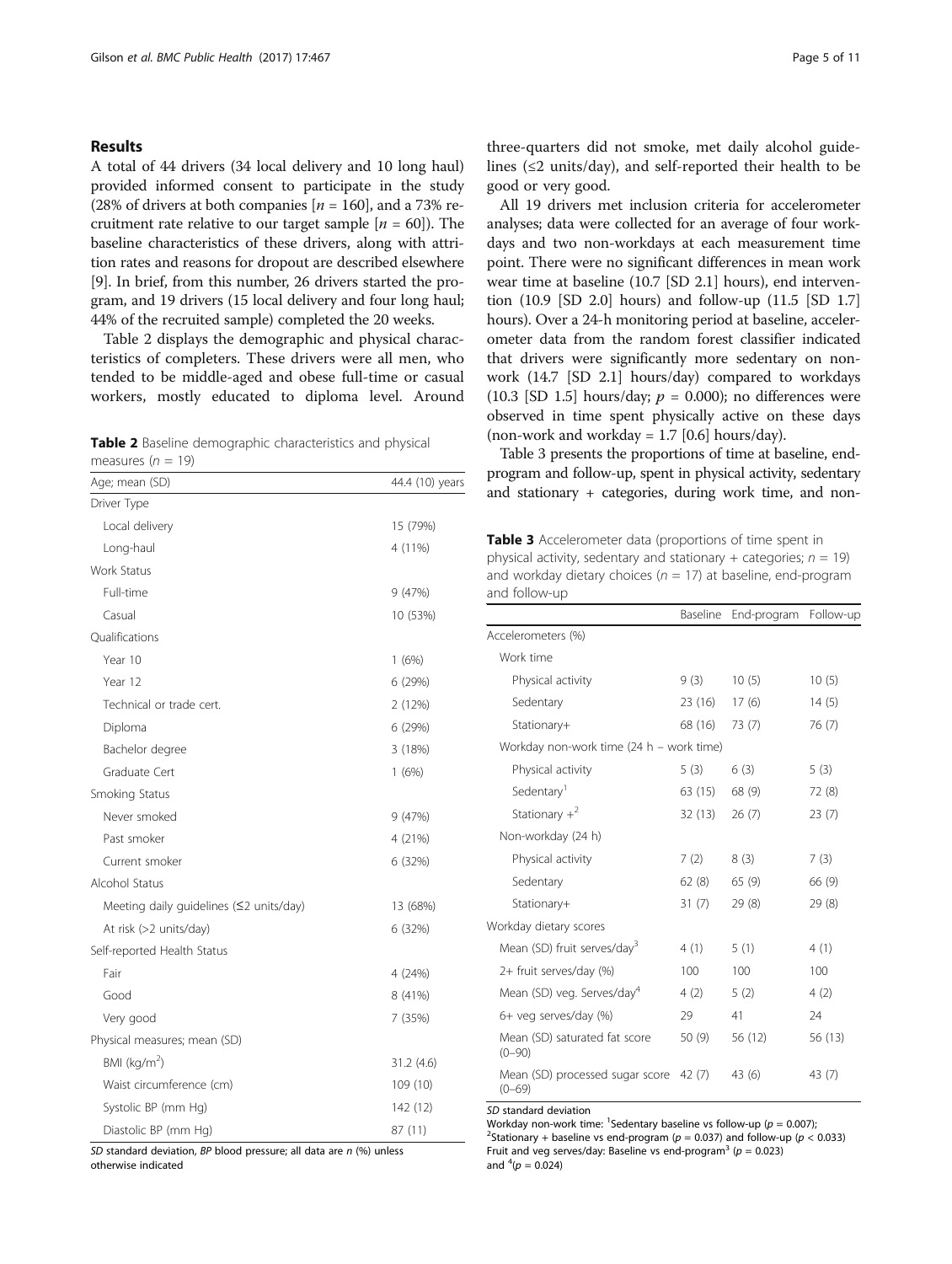work time on work days (24 h minus work time) and nonwork days (24 h). There were non-significant increases in mean physical activity times for each of these work and non-work periods at end-program, and at follow-up for work time  $(+1\%;\approx 7 \text{ mins/day})$ . For secondary outcomes, there were non-significant decreases in the mean proportions of work time drivers spent sedentary at end-program (−6%) and follow-up (−9%), with the majority of this time distributed to stationary + ( $\approx$ 40–60 min/day). The opposite was the case for time outside of work, where mean sedentary (inclusive of sleep) and stationary + proportions increased and decreased respectively (e.g. non-work time on workdays at follow-up;  $9\% \approx 68 \text{ mins/day}; p = 0.007$ ).

Workday dietary scores are also shown in Table [3.](#page-5-0) Mean self-reported fruit ( $p = 0.023$ ) and vegetable ( $p = 0.024$ ) consumption significantly increased by one serve/day at end-program, but returned to baseline values at follow-up. Higher food index scores showed a sustained but nonsignificant reduction in high saturated fat food/beverage choices at end-program and follow-up, while the scores for processed, refined sugar food/beverage choices remained similar across measurement points.

Figures 1, 2, 3, 4 and 5 show the distributions of changes (positive [increase]; 0 [no change]; negative [decrease]) in physical activity and dietary choices at end-program and follow-up for individual drivers; each pair of bars denotes the end-program and follow-up change in a single driver. Changes in work time physical activity varied considerably from driver-to-driver, with percentages (Fig. 1) ranging from an increase of +8% to a decrease of −7% at follow-up ( $\approx$ 50 mins/day). Ten (53%) and 9 (47%) drivers increased the proportion of their daily work time spent physically active at end-program and follow-up respectively.

Variations were also apparent for changes in fruit (Fig. 2;  $\pm 3$  serves/day) and vegetable (Fig. 3;  $+5$  to  $-4$ serves/day) consumption, and saturated fat (Fig. [4](#page-7-0);





index score of +25 to −13) and processed, refined sugar (Fig. [5](#page-7-0): index score of +13 to −17) food/beverage choices. Most drivers made two or three positive changes from these four dietary categories at endprogram (14 drivers [83%]) and follow-up (13 drivers [76%]). A total of nine (53%) and 11 (65%) drivers demonstrated positive changes in at least one workday dietary category and work time physical activity respectively, whereas only one driver demonstrated no positive changes in any dietary category and physical activity at follow-up.

Thematic analyses of end-program interviews ( $n = 17$ ) highlighted that drivers experienced a complex and broad range of barriers that limited physical activity and healthy dietary choices. Perceived lack of time, fatigue and poor physical infrastructure were commonly cited problems. As two drivers described:



"I know all the things I need to do (to be healthy) but I'm also in a difficult position because of this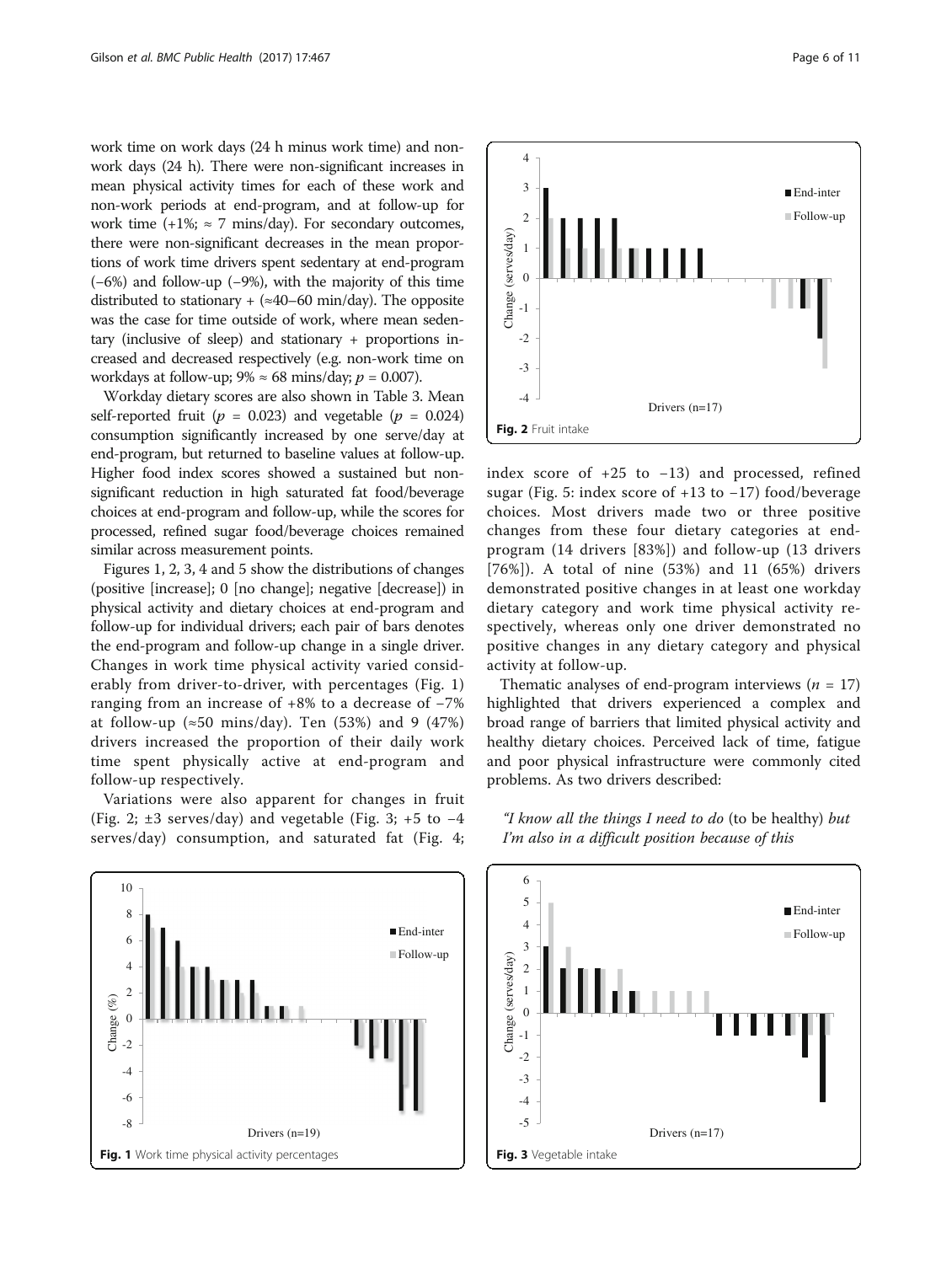<span id="page-7-0"></span>

particular job. I do a lot of interstate, often nine days straight. Literally, catching an hour sleep here or there. You are in so much of a hurry to meet deadlines."

Long haul driver (Participant 3)

"You work long hours and you need to make the money. I do think that sleep is a problem and also access to good food. Where do you stop where you can find proper nutritious food? To have more healthy options out there would be excellent".

Local delivery driver (Participant 8)

Depot manager comments provided different insights into healthy choice barriers, highlighting modern work practices and policies that have removed the requirement for 'on the job' physical activity, as well as a work culture



where drivers take on multiple shifts to maintain high salaries and meet financial obligations

"Today, drivers are way more unfit than 10 or 20 years ago because of the removal of manual physical tasks through smart engineering. Another change is the financial point of view. Being on decent money, they (the drivers) spend more. They don't have to do so many hours but they choose to do it."

Depot manager

All interviewees commented on the positive impact the intervention had on encouraging physical activity and health dietary choices. As the following quotes suggest:

"It was very helpful. What I tried to do was to fit as much movement as I could into the day. While someone was unloading the truck, I was walking with them, or while I was waiting, I'd fit in extra steps. Just by doing that three times a day, I was doing an extra 4,000 steps, which is quite good."

Local delivery driver (Participant 11)

"It kept me accountable to exercise, to food, what I eat and drink".

Local delivery driver (Participant 16)

Support by drivers via social media, and the ability to self-monitor and regulate healthy choices were viewed by drivers as valuable facilitators of change. For example:

"It was nice that when you see (via the smartphone application) one of your mates eating something wrong, you say 'hey, what are you doing?' It's nice in that sense that you kind of look after one another."

Local delivery driver (Participant 7)

"As we get older, it's hard to keep your fitness levels up, so by wearing the band and looking at the data, I could see what I was doing and I knew what to try and improve."

Local delivery driver (Participant 16)

However, the physical activity component of the program was considered easier to implement than dietary changes. Drivers commented that monitoring and selfregulating energy intake required high levels of time investment, and that individualised dietary programs and support would have added to the program. As the following quote illustrates:

A dietician would give you a better insight into what you should be eating and what you shouldn't and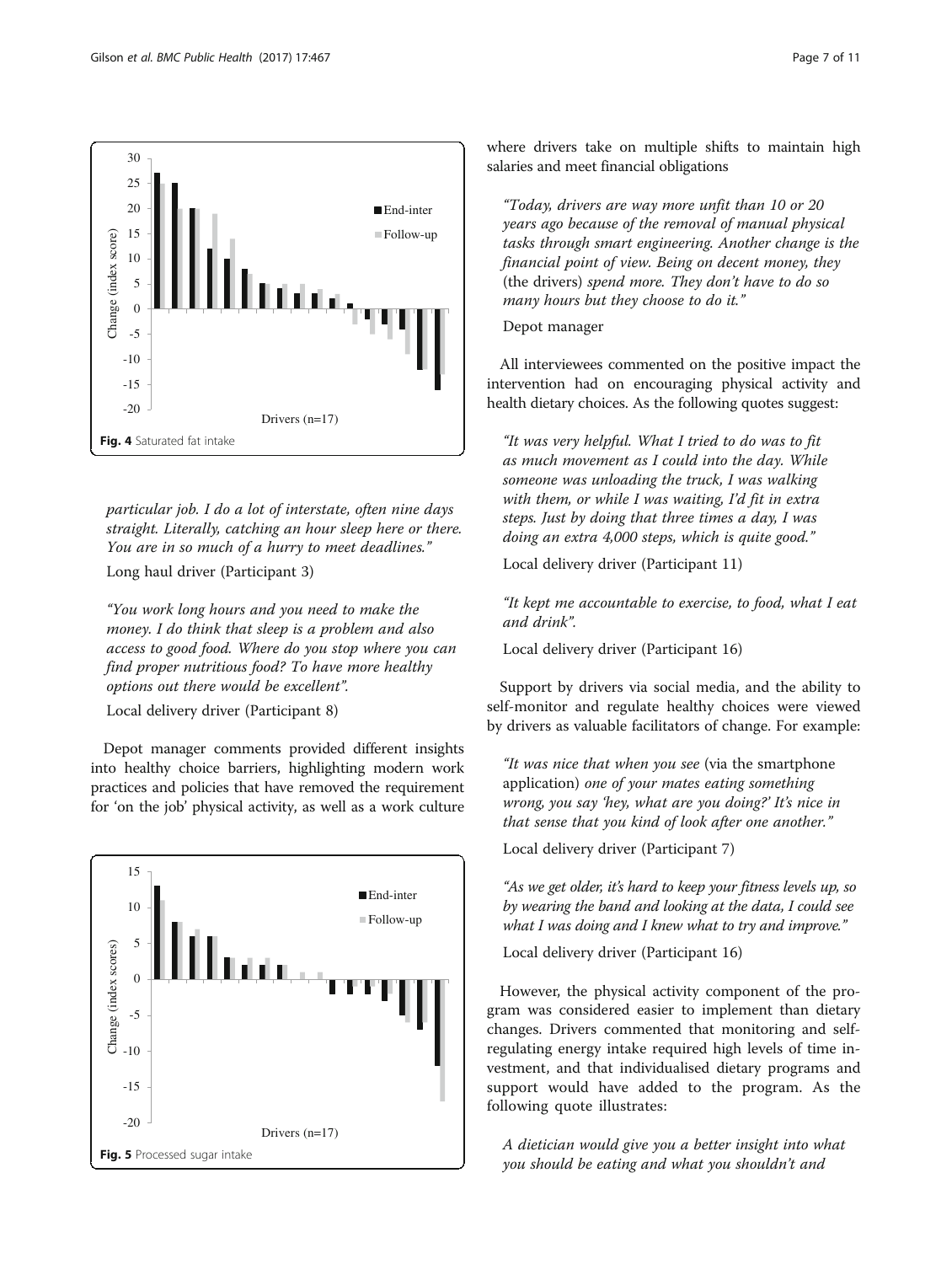when, and for those who would want to lose some weight, it would be a good choice.

Local delivery driver (Participant 12)

Drivers valued the competitive element to behaviour change introduced to the program through the accumulation of points relative to small changes. As one driver mentioned:

It was a good motivator seeing the other driver's points and comparing them with yours.

Local delivery driver (Participant 6)

However, consensus from interviews indicated that improving health and wellbeing for its own sake, rather than for external reward, was the major determinant of change. The monetary value of the incentive (which was not significant by driver standards) may also have played a role in this dynamic. As another driver commented:

"The biggest reward is getting the result we want at the end, and it is to be a healthy driver. To achieve that, we don't need \$100 or \$200 here and there."

Long haul driver (Participant 2)

Consistent with these viewpoints, descriptive data for the financial incentives aspect of the program indicated that the majority of drivers ( $n = 13$ ; 68%) only accumulated between 50 and 99 lifestyle points and progressed no further than Gear Shift 2 (\$50 reward). Two drivers (11%) achieved Gear Shifts 3&4 respectively (100–199 points; \$80–120 reward), while four drivers (21%) surpassed the maximum threshold of 200 points and achieved *Gear Shift 5* (\$200 reward).

In regard to future directions, drivers highlighted the value of Shifting Gears as an effective means of promoting awareness of the need for healthy changes, and the flow-on effects this may have for benefiting productivity. As two drivers commented:

"If your workers are more healthy, there is a good chance they'll work for you and that increases productivity, and they (drivers) will take less time off. I never thought about it until you came to tell us."

Local delivery driver (Participant 11)

"This type of program is what we need for truck drivers. All trucking companies should take a look at their drivers and try to enhance their health and fitness to give a better performance."

Local delivery driver (Participant 4)

Lastly, management comments on 'moving forward' suggested that choices to effect and sustain healthy changes were up to drivers, while driver viewpoints tended to contrast with management perspectives. For example:

"It is not so much the organisation's responsibility it's the individual's. We can only do so much.

#### Depot manager

"We would be more driven to try and achieve more if something came from the industry and they said 'we are going to invest in this way' to give you more time on the run. But the industry is so 'hard-nosed'. The bottom line is dollars."

Long haul driver (Participant 3)

This last quote reflects the consensus put forward by drivers that the industry needed to take more responsibility for the health of drivers. These responsibilities revolved around better management of shift time and the integrated provision of healthy lifestyle approaches into paid time.

### **Discussion**

The aim of this study was to assess the impact of a small changes, m-Health financial incentives program on the work time physical activity and workday healthy dietary choices of Australian truck drivers. At 20 weeks and 2 months follow-up, over half of the drivers in our sample demonstrated positive changes in work time physical activity, and an aspect of their workday healthy dietary choices, which included improvements in either fruit, vegetable, saturated fat or refined, processed sugar intake. These data provide encouraging evidence on the feasibility of the Shifting Gears program. Importantly, they also highlight that despite significant time and environmental barriers, it is possible to incorporate physical activity and good dietary choices into an occupational routine often considered manifestly unsuited to healthy behaviours.

Drivers commented on the value of using the Jawbone UP to track and implement healthy choices in real-time. m-Health interventions that utilise smartphone applications and self-monitoring technology have been proposed as an effective means of empowering hard-to-reach and socially isolated groups (such as truck drivers) towards behaviour change [[19](#page-11-0)]. Our findings add to this growing consensus, with the activity tracker and smartphone application we provided seeming to be the principal mechanism for effecting behaviour change in those drivers who demonstrated increases in physical activity and improvements in diet. However, reflecting our previously reported process data on decreases in the number of smartphone dietary logs made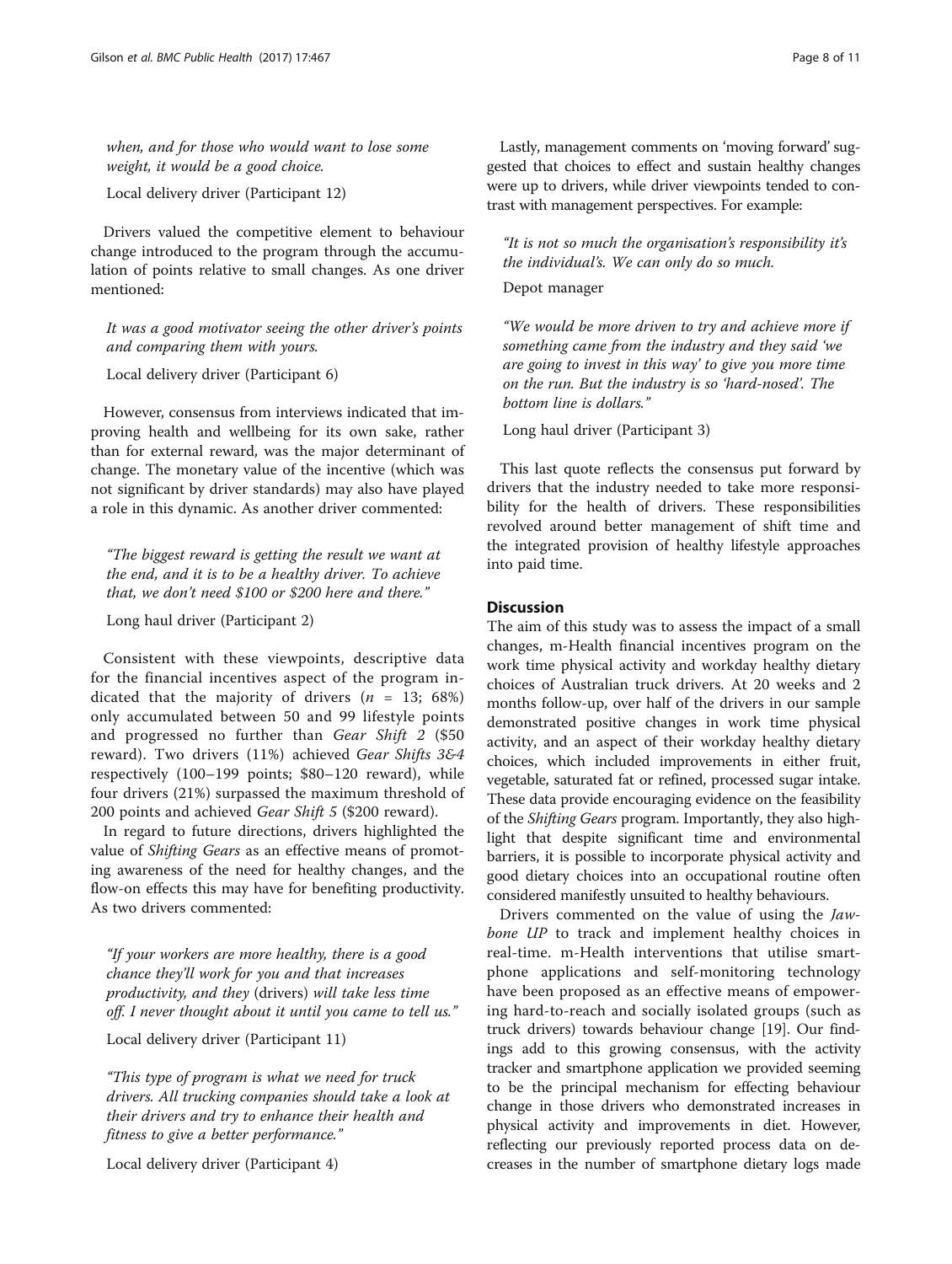over the intervention timeline, [\[9\]](#page-10-0) a factor that in all likelihood impacted the number and variability of change in healthy dietary choices, drivers clearly found the knowledge, time and effort required to monitor and selfregulate food and beverages to be more considerable than that needed for physical activity choices. This was due in large part to the functionality of the Jawbone UP and the more automated feedback processes inherent in using the activity tracker and download capacity of the smartphone application. Other researchers have identified 'ease of use' to be a key aspect of men's engagement with information technology health interventions, [\[20](#page-11-0)] and in line with the feedback we received from drivers, a recent review specific to dietary monitoring has advocated the importance of complementing smartphone-based interventions with input and individualised guidance from experts [[21](#page-11-0)]. 'Culturally tailoring' applications to target groups, such as those with low health literacy has also been recognised as important, [\[22](#page-11-0)] and this latter aspect may be essential for future initiatives and studies that seek to develop, test and translate m-Health interventions that reflect the unique contexts and challenges of truck driving.

We also sought to facilitate small changes in physical activity and healthy dietary choices by combining selfmonitoring with a financial incentives program that rewarded the accumulation of points and small changes overtime. It has been suggested that the provision of external rewards in the form of financial incentives promotes short-term (up to 6 months) engagement with health behaviour interventions [[23\]](#page-11-0). However, recent systematic reviews for physical activity [[24](#page-11-0)] and diet [[25](#page-11-0)] both highlight that the type and size of the reward must be matched to the expectations of the target population if behaviour change potential is to be realised. Our qualitative data suggest that the financial incentive we provided in the form of vouchers with a maximum monetary value of \$200 was not significant enough to encourage behaviour change in and of itself. That said, and consistent with the masculinity-based literature that highlights the motivational appeal men place on competition in group-based chronic disease prevention programs, [\[26\]](#page-11-0) drivers valued and enjoyed contesting and comparing their points progression from month to month. This in turn stimulated social interaction, friendly rivalry and constructive peer support around healthy choices.

Some drivers demonstrated bigger positive changes than others. The largest average improvements at follow-up equated to an extra 45 min of physical activity during an 11-h shift, and an increase of five vegetable serves/day. These findings highlight the potential for integrating healthy choices into truck driver routines. As an example, interview data suggested physical activity increases were accrued through incidental walking while waiting for deliveries to be loaded or unloaded. Equally, it is important to recognise that some drivers demonstrated no, or negative changes in either target behaviour, and for whom the program was ineffective. This may have been due to the need for a more personalised, expert-led intervention, combined with the fact that we did not pursue or fully engage company support for program strategies. Comprehensive ecological approaches to occupational health promotion interventions that target the individual and organisational domains of the work system are more likely to be successful at encouraging changes in lifestyle behaviours than interventions that target any one domain alone [[27](#page-11-0)]. For feasibility

testing, we purposely focused on driver aptitude for change. Our next phase of testing will seek to investigate how additional support from other key stakeholders (e.g. unions, companies, regulatory bodies and service station providers) might extend the appeal, reach and scalability

of the program to a wider spectrum of drivers, and particularly those less ready or able to implement change. As secondary outcomes of interest, it was worth noting that the majority of change in sedentary work time at end-program and follow-up proportioned to time spent in stationary + rather than physical activity. From one perspective, these data infer that the program may have successfully facilitated decreases in sitting and increases in standing time during driving breaks. Such an outcome is of interest because of established links between high levels of occupational sedentary exposure and chronic disease outcomes, allied with the metabolic health benefits of interrupting prolonged periods of sitting with standing [\[28\]](#page-11-0). However, it is important to recognise that we did not directly measure posture. Furthermore, stationary + also captured driving, and we cannot be sure that time spent driving remained constant over our three measurement periods. Additionally, consideration of sedentary time changes implies the possibility of an intervention 'compensation' effect. Cross-sectional Australian data has found no evidence that less physically demanding occupations result in more leisure time physical activity or vice versa [\[29, 30](#page-11-0)]. Our data suggest that in this sample of drivers, reductions in sedentary exposure at work might have led to increases in this behaviour outside of work, particularly on a working day. More research on this potential phenomenon is required, but if this is the case, interventions that target drivers must be holistic in nature and consider both work and non-work contexts.

The study had a number of strengths including a multi-method approach with follow-up at 2 months, use of accelerometers and a random forest activity classifier to objectively measure work time sedentary behaviour and physical activity changes, and a comprehensive selfreport of multiple dietary components specific to the workday context. The classifier was unable to isolate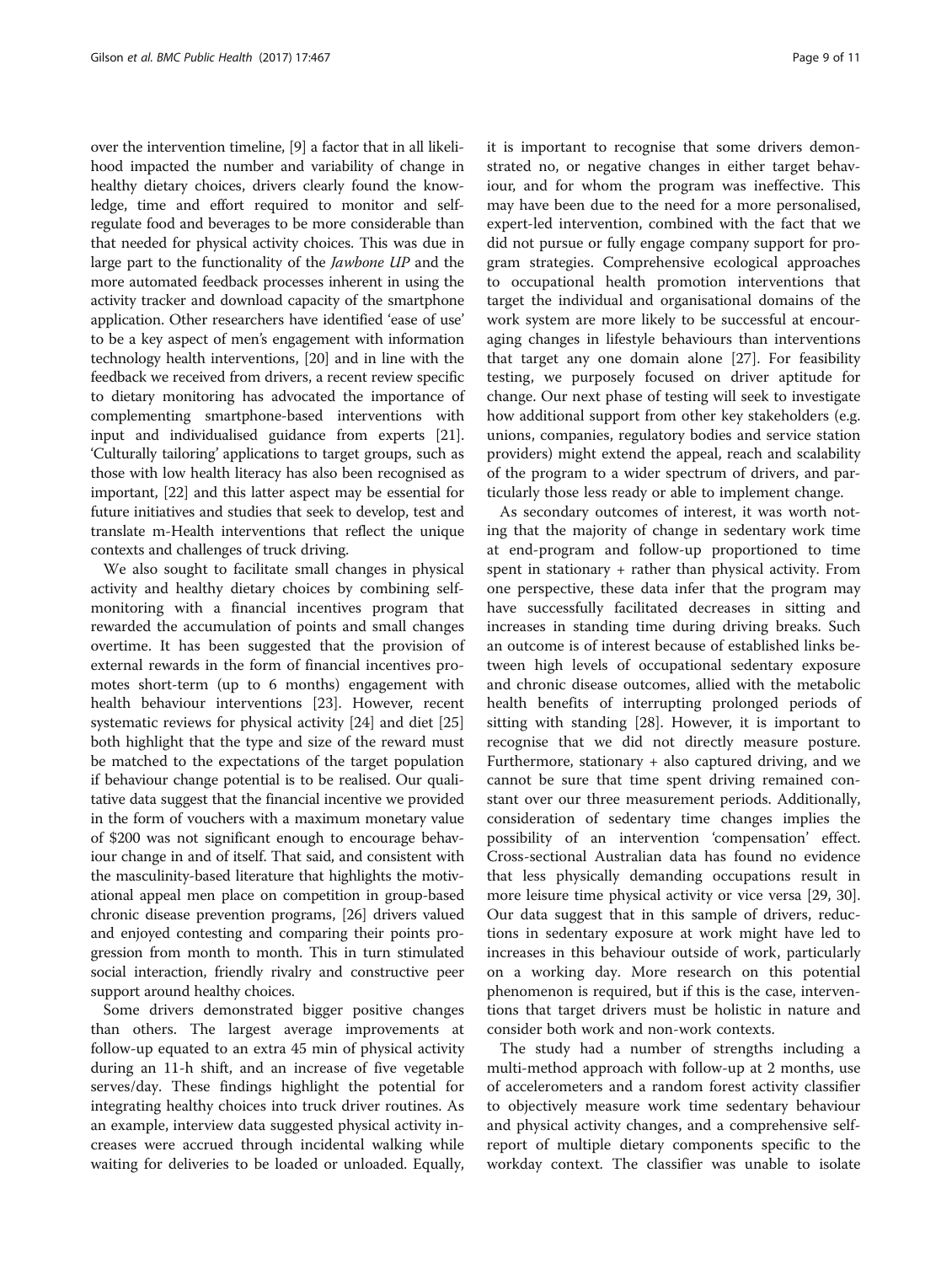<span id="page-10-0"></span>sleep time, and it will be valuable for future studies to assess intervention impact on sleep duration (and quality), given that long driving hours, shift work and time pressures have been recognised as key factors impacting sleep deficit, fatigue and road accidents in truck drivers [[31\]](#page-11-0). We also recognise the main study limitations of an uncontrolled pre-post design and a small sample size for feasibility testing, which compromised external validity and detection of statistically significant changes in target behaviours. Lastly, our study experiences highlight that recruitment of long-haul drivers into future intervention studies will be challenging. Until larger studies are undertaken with representative groups, applicability of our program to different types of drivers must be considered with caution, given that our sample was biased towards those employed in the local delivery industry.

#### Conclusions

This is the first study to investigate the application of smartphone technology and financial incentives for behaviour change in truck drivers, or indeed any other blue-collar occupational group. The findings add to the very limited intervention evidence base, and highlight the potential benefits of using an m-Health approach to encourage drivers and other blue-collar workers to monitor and self-regulate small positive changes in physical activity and healthy dietary choices. However, relative to the size and type of reward provided, our feasibility data also indicated that the financial incentives aspect of the Shifting Gears program was not an effective enabler of behaviour change, even though drivers tended to enjoy and engage with the competitive element of accumulating small changes and points across 20 weeks. Additionally, the program was ineffective for some drivers who, particularly for food and beverage choices, may have required the additional support and guidance of a dietician. Ongoing testing of the program now needs to occur with industry stakeholder involvement and larger, representative groups of drivers using a comparative group design.

#### Acknowledgements

Not applicable.

#### Availability of data and materials

The datasets used and/or analysed during the current study are available from the lead author on reasonable request.

#### Funding

The Shifting Gears Project was supported by the Queensland Government, Australia as part of the 'Healthier.Happier.Workplaces' initiative (#111.112). This funding body supported industry liaison, as well as guided study design and implementation via representation on the project steering group. CV was supported by a Future Leader Fellowship from the National Heart Foundation of Australia (# 100427). MJD is supported by a Future Leader Fellowship from the National Heart Foundation of Australia (#100029).

#### Authors' contributions

NDG conceived and led the study, and drafted the manuscript. TGP contributed to the study design, specifically the measurement and analyses of physical activity data, and revised the manuscript. ORLW contributed to study design, specifically measurement and analyses of dietary choices, and revised the manuscript. CV, MJD, SG, SGT & WJB contributed to the study design and edited the manuscript. All authors read and approved the final submitted manuscript.

#### Competing interests

The authors declare that they have no competing interests.

#### Consent for publication

Not applicable.

#### Ethics approval and consent to participate

The study was approved by The University of Queensland Medical Research Ethics Committee (Approval #2013000750). All participates provided signed informed consent.

#### Publisher's Note

Springer Nature remains neutral with regard to jurisdictional claims in published maps and institutional affiliations.

#### Author details

<sup>1</sup>The University of Queensland, School of Human Movement and Nutrition Sciences, St Lucia Campus, Brisbane, Australia. <sup>2</sup>School of Exercise and Nutrition Sciences, Queensland University of Technology, Brisbane, Australia. <sup>3</sup>Central Queensland University, School for Health, Medical and Social Science, Rockhampton, Australia. <sup>4</sup>School of Medicine and Public Health, Priority Research Centre for Physical Activity and Nutrition, University of Newcastle, Newcastle, NSW, Australia.

#### Received: 7 November 2016 Accepted: 7 May 2017 Published online: 18 May 2017

#### References

- 1. Industry Skills Council. Environmental E-scan: transport and logistics. Canberra: Australian Government, Department of Education and Training; 2015.
- 2. Mansur Ade P, Rocha MA, Leyton V, Takada JY, Avakian SD, Santos AJ, et al. Risk factors for cardiovascular disease, metabolic syndrome and sleepiness in truck drivers. Arq Bras Cardiol. 2015;105:560–5.
- 3. Apostolopoulos Y, Shattell MM, Sonmez S, Strack R, Haldeman L, Jones V. Active living in the trucking sector: environmental barriers and health promotion strategies. J Phys Act Health. 2012;9:259–69.
- 4. Angeles R, McDonough B, Howard M, Dolovich L, Marzanek-Lefebvre F, Qian H, et al. Primary care needs for a priority population: a survey of professional truck drivers. Work. 2013; doi[:10.3233/WOR-131649.](http://dx.doi.org/10.3233/WOR-131649)
- 5. Sangaleti CT, Trincaus MR, Baratieri T, Zarowy K, Ladika MB, Menon MU, et al. Prevalence of cardiovascular risk factors among truck drivers in the south of Brazil. BMC Public Health. 2014;11:1063.
- 6. Sieber WK, Robinson CF, Birdsey J, Chen GX, Hitchcock EM, Lincoln JE, et al. Obesity and other risk factors: the National Survey of U.S. long-haul truck driver health and injury. Am J Ind Med. 2014;57:615–26.
- 7. Puhkala J, Kukkonen-Harjula K, Mansikkamäki K, Aittasalo M, Hublin C, Kärmeniemi P, et al. Lifestyle counselling to reduce body weight and cardiometabolic risk factors among truck and bus drivers – a randomized controlled trial. Scand J Work Environ Health. 2015;1:54–64.
- 8. Rosso GL, Perotto M, Feola M, Bruno G, Caramella M. Investigating obesity among professional drivers: the high risk professional driver study. Am J Ind Med. 2015;58:212–9.
- 9. Gilson ND, Pavey TG, Vandelanotte C, Duncan MJ, Gomersall SJ, Trost SG, et al. Chronic disease risks and use of a smartphone application during a physical activity and dietary intervention in Australian truck drivers. Aust N Z J Public Health. 2016;40:91–3.
- 10. Puhkala J, Kukkonen-Harjula K, Mansikkamäki K, Aittasalo M, Hublin C, Kärmeniemi P, et al. Lifestyle counseling to reduce body weight and cardiometabolic risk factors among truck and bus drivers – a randomized controlled trial. Scand J Work Environ Health. 2015;41:54–64.